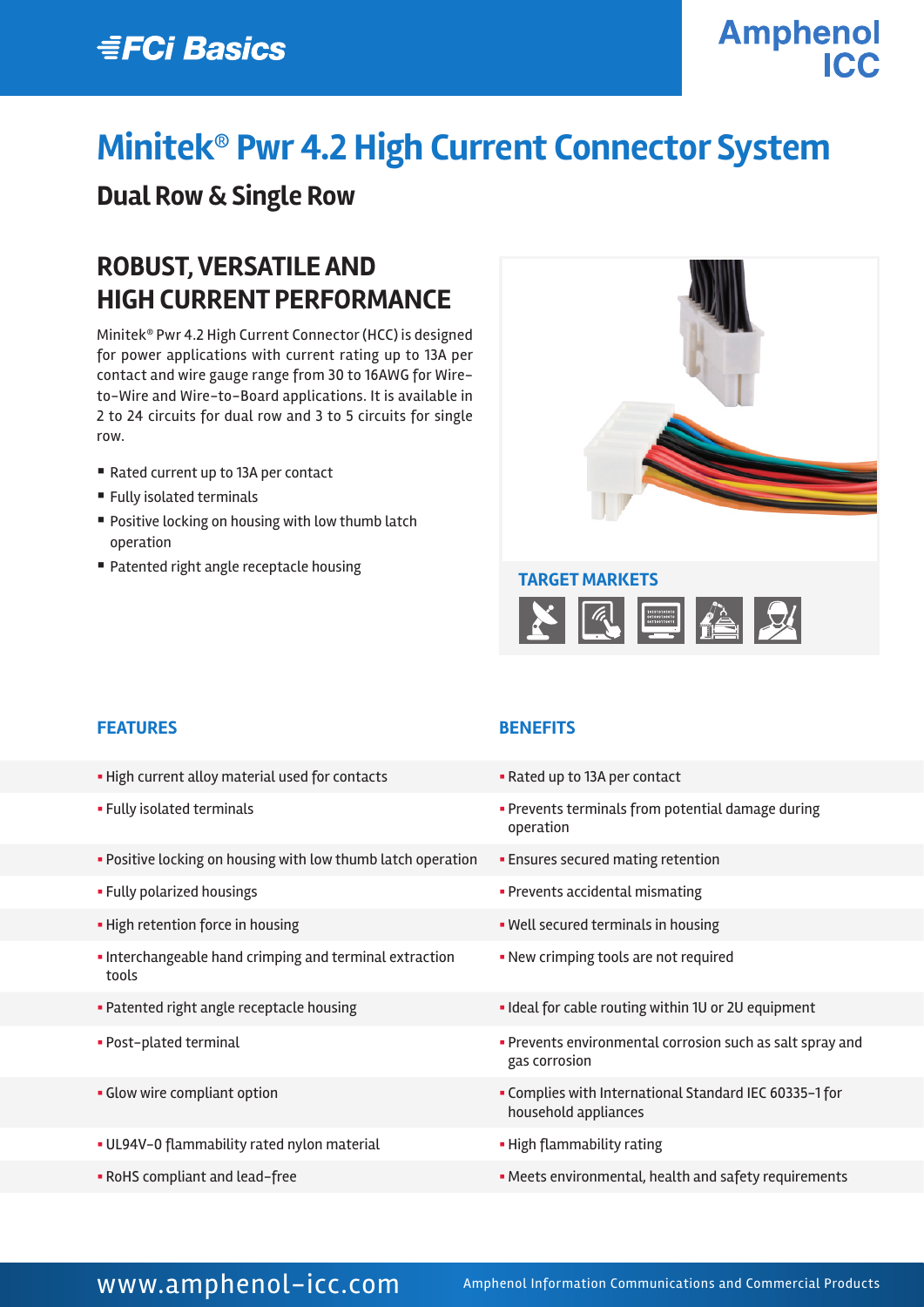### **TECHNICAL INFORMATION**

#### **MATERIAL**

- § Header: High current alloy with optional tin and gold platings
- § Housing: Nylon 66 and LCP, natural and black, UL94V-0
- § Crimping Terminal: High current alloy with optional tin and gold plating

#### **MECHANICAL PERFORMANCE**

- § Terminal Insertion Force: 14.7N max.
- § Terminal Withdrawal Force: 1N min.
- § Durability: 30 mating cycles
- § Wire Pullout Force: Refer to product specifications

#### **ELECTRICAL PERFORMANCE**

- Low Level Contact Resistance: 10mΩ max.
- § Insulation Resistance: 1000MΩ min.
- § Voltage Rating: 600Vrms
- § Current Rating: Up to 13.0A/contact
- § Dielectric Withstand Voltage: 1500V AC
- § Temperature Rise: 30°C max.

#### **PACKAGING**

- § PCB Header: Tray/Tape and Reel
- § Crimping Housing: Bag
- § Terminal: Reel

#### **APPROVALS & CERTIFICATION**

- § Glow Wire Ignition Temperature (GWIT) per IEC 60695-2-13
- § Glow Wire Flammability Index (GWFI) per IEC 60695-2-12

#### **SPECIFICATION**

- § Amphenol Product Specification: GS-12-1333
- § Amphenol Application Specification: GS-20-0401
- § Amphenol Packaging Specification: GS-14-2362

#### **ENVIRONMENTAL**

§ Operating Temperature: -40ºC to +105ºC \*Includes 30ºC terminal temperature rise at rated current

#### **TARGET MARKETS/APPLICATIONS**



1U Rack Box Customer Premises Equipment Generic Telecom Box Interface Converter WiMax Box



Air Conditioner Microwave Oven Refrigerator Set Top Box



Blade Server Desktop PC and Motherboard HDD Application Rack-Mount Server Server-Orthogonal Configuration



Defibrillator Hospital Bed Patient Monitor Ultrasound Equipment



Chemical Detection System Radar Equipment

### **WWW.amphenol-icc.com** Disclaimer

Please note that the above information is subject to change without notice.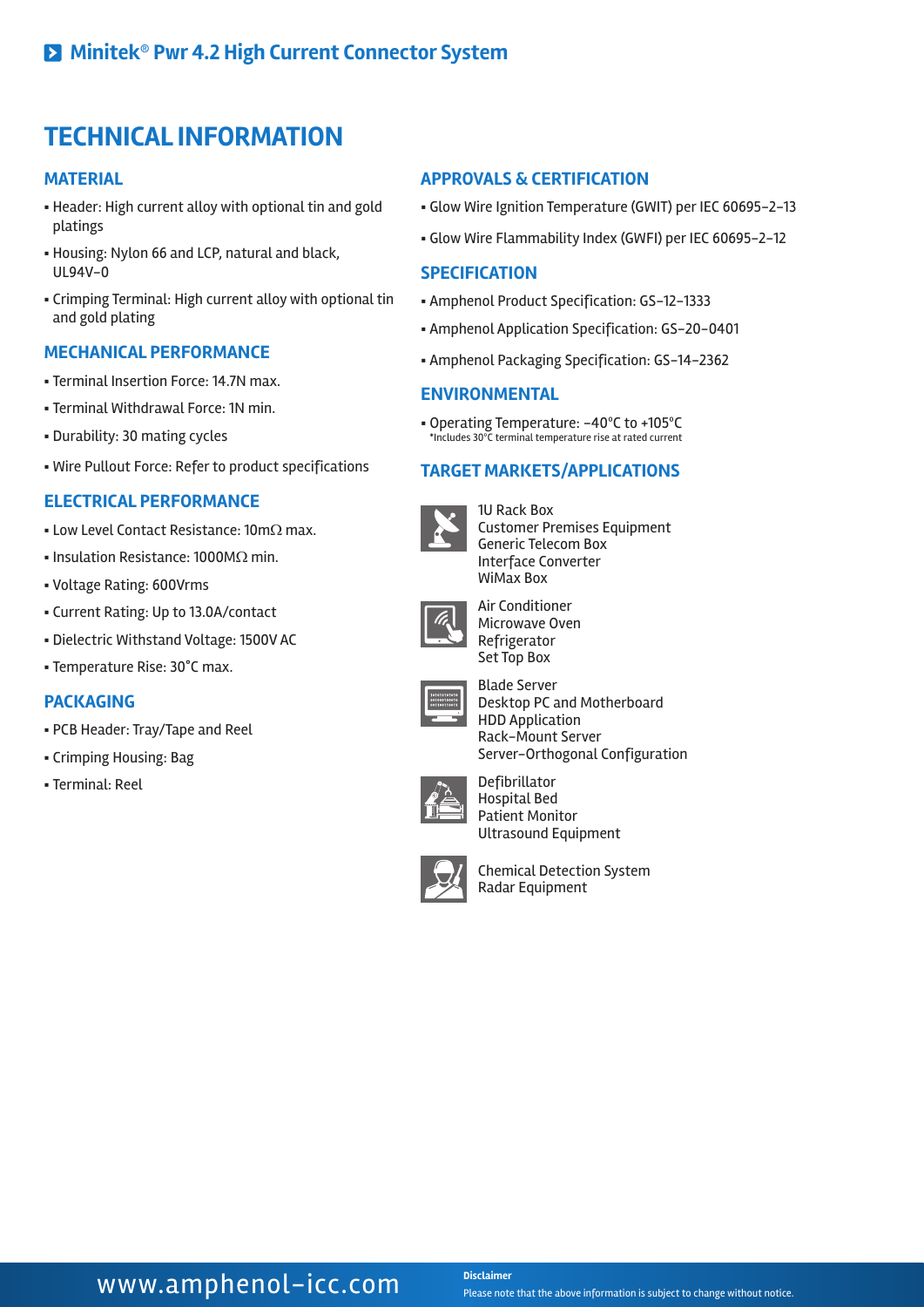### **Minitek® Pwr 4.2 High Current Connector System**

### **PART NUMBERS**

| <b>Type</b>      | <b>Description</b>                 | <b>Part Numbers</b> |  |
|------------------|------------------------------------|---------------------|--|
| Dual Row         | Right Angle Receptacle Housing     | 10122956            |  |
|                  | Vertical Receptacle Housing        | 10127815            |  |
|                  | Plug Housing with ears             | 10127816            |  |
|                  | Right Angle Through Hole<br>Header | 10131318            |  |
|                  | Vertical Through Hole Header       | 10131319            |  |
|                  | Plug Housing without ears          | 10144559            |  |
| Single Row       | Receptacle Housing                 | 10136644            |  |
|                  | <b>Plug Housing</b>                | 10136645            |  |
|                  | Right Angle Through Hole<br>Header | 10137784            |  |
|                  | Vertical Through Hole Header       | 10137785            |  |
| <b>Terminals</b> | Receptacle Terminal                | 10134170/10136289   |  |
|                  | Plug Terminal                      | 10156852/10136290   |  |

### **TOOLING INFORMATION**

### **APPLICATORS**

| <b>Terminal Part</b><br><b>Number</b> | <b>AWG Range</b>                            | Semi-Auto Crimping<br>machine | <b>Fully-Auto Pneumatic</b><br><b>Crimping Applicator</b> | Fully-Auto Me-<br>chanical Crimping<br>Applicator |
|---------------------------------------|---------------------------------------------|-------------------------------|-----------------------------------------------------------|---------------------------------------------------|
| 10134170-X330LF                       | 22 AWG<br>24 AWG<br>26 AWG<br>28 AWG        | 10157894-002                  | 10158621-002                                              | 10158622-002                                      |
| 10134170-X320LF                       | <b>18 AWG</b><br>20 AWG<br>22 AWG<br>24 AWG | 10157894-004                  | 10158621-004                                              | 10158622-004                                      |
| 10130517-1X1XLF<br>10136289-1X1XLF    | 18AWG<br>20AWG<br>22AWG                     | 10157894-005                  | 10158621-005                                              | 10158622-005                                      |
| 10134170-X310LF                       | <b>16 AWG</b>                               | 10157894-006                  | 10158621-006                                              | 10158622-006                                      |
| 10136290-1X1XLF                       | 18 AWG<br>20 AWG<br>22 AWG                  | 10157894-007                  | 10158621-007                                              | 10158622-007                                      |

### WWW.amphenol-icc.com **Disclaimer**